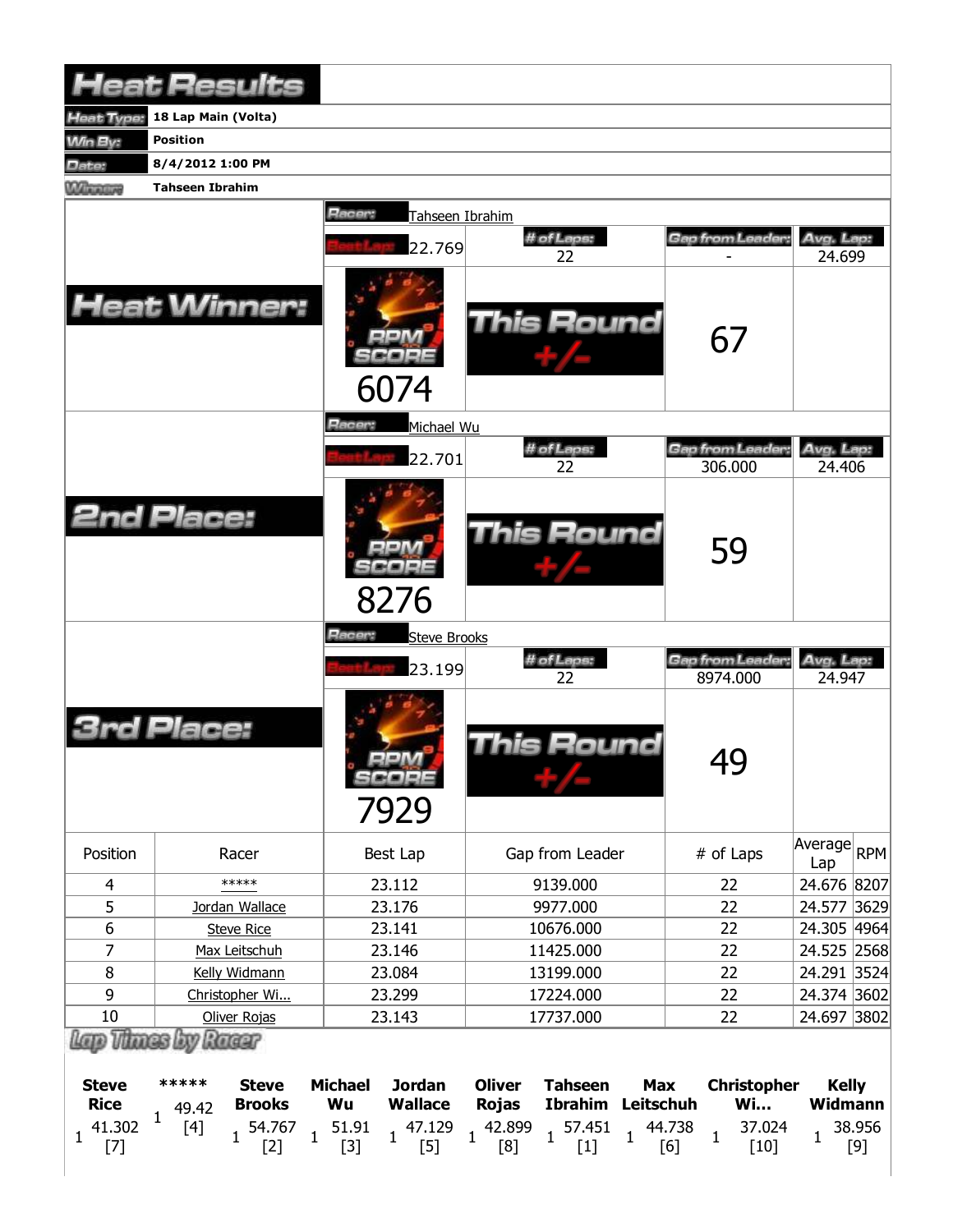| <b>Steve</b><br><b>Rice</b> | *****                                                                                                                                                                 | <b>Steve</b><br>Brooks     | Michael<br><b>Wu</b> | Wallace                                                                                                                                   | Jordan Oliver Tahseen<br>Rojas                                                                                                                                                                                                                                                                                                                                                |                  | Max<br>Ibrahim Leitschuh                                                                                                                                                                                                                                                                                                                                                                                          | <b>Christopher</b><br><b>Wi</b> | <b>Kelly</b><br>Widmann            |
|-----------------------------|-----------------------------------------------------------------------------------------------------------------------------------------------------------------------|----------------------------|----------------------|-------------------------------------------------------------------------------------------------------------------------------------------|-------------------------------------------------------------------------------------------------------------------------------------------------------------------------------------------------------------------------------------------------------------------------------------------------------------------------------------------------------------------------------|------------------|-------------------------------------------------------------------------------------------------------------------------------------------------------------------------------------------------------------------------------------------------------------------------------------------------------------------------------------------------------------------------------------------------------------------|---------------------------------|------------------------------------|
| $2^{24.973}$<br>$[7]$       | $2^{25.077}$<br>$[4]$                                                                                                                                                 | $\left[3\right]$           | $\left[2\right]$     | [5]                                                                                                                                       | [10]                                                                                                                                                                                                                                                                                                                                                                          | $\left[1\right]$ | 2 25.457 2 24.513 2 24.724 2 27.203 2 24.824 2 25.226<br>[6]                                                                                                                                                                                                                                                                                                                                                      | 26.119<br>$\overline{2}$<br>[9] | 2 25.857<br>[8]                    |
| $[7]$                       | 3 23.571 3 23.309<br>$[4]$                                                                                                                                            | $\left[3\right]$           | [2]                  | $3\begin{array}{cc} 23.364 \\ 3\end{array}$ $\begin{array}{cc} 23.141 \\ 3\end{array}$ $\begin{array}{cc} 23.55 \\ 1\end{array}$<br>$[5]$ | $[10]$                                                                                                                                                                                                                                                                                                                                                                        | [1]              | $3\frac{23.671}{103}$ $3\frac{23.342}{103}$ $3\frac{23.655}{103}$<br>[6]                                                                                                                                                                                                                                                                                                                                          | 23.682<br>3                     | 3 23.788<br>$\lceil 8 \rceil$      |
|                             | 4 23.513 4 23.176<br>[4]                                                                                                                                              | $\left[3\right]$           | $\left[2\right]$     | $4\begin{array}{cccc} 23.254 & 4 & 23.046 & 4 & 23.328 \\ 523 & 4 & 523 & 4 & 523 \end{array}$<br>$[5]$                                   | [10]                                                                                                                                                                                                                                                                                                                                                                          | $[1]$            | $4\begin{array}{cccc} 23.722 & 23.244 & 23.462 \\ 4 & 5.23 & 4 & 5.3 \end{array}$<br>[6]                                                                                                                                                                                                                                                                                                                          | $[9]$<br>23.87 [9]              | 23.904<br>4<br>[8]                 |
| [6]                         | 5 23.487 5 23.249<br>$[4]$                                                                                                                                            | $[3]$                      | [2]                  | [5]                                                                                                                                       | $\begin{bmatrix} 10 \end{bmatrix}$                                                                                                                                                                                                                                                                                                                                            | $[1]$            | $5\begin{array}{cc} 23.258 & 5\end{array}$ $5\begin{array}{cc} 23.128 & 5\end{array}$ $5\begin{array}{cc} 23.279 & 5\end{array}$ $5\begin{array}{cc} 23.786 & 5\end{array}$ $5\begin{array}{cc} 23.171 & 5\end{array}$ $24.004$<br>[7]                                                                                                                                                                            | 23.685<br>5<br>[9]              | 5 23.795<br>[8]                    |
| [6]                         | $6\begin{array}{l} 23.307 & 6 \end{array}$ 23.313<br>$[4]$                                                                                                            |                            |                      |                                                                                                                                           |                                                                                                                                                                                                                                                                                                                                                                               |                  | $\begin{array}{ccccccccc} 6& 23.199 & 6& 23.051 & 6& 23.347 & 6& 25.362 & 6& 23.04 & 6& 23.821 \\ & & [3] & & [2] & & [5] & & [10] & & [1] & & [7] & & \end{array}$                                                                                                                                                                                                                                               | 24.827<br>6<br>[9]              | 23.95<br>6<br>[8]                  |
| [6]                         | 7 23.285 7 23.112<br>[4]                                                                                                                                              | $[3]$                      | $[2]$                | $[5]$                                                                                                                                     | $7\frac{23.207}{521}$ $7\frac{22.962}{521}$ $7\frac{23.302}{521}$ $7\frac{23.347}{5421}$ $7\frac{22.97}{542}$<br>$[10]$                                                                                                                                                                                                                                                       | $[1]$            | $7^{23.351}$<br>$[7]$                                                                                                                                                                                                                                                                                                                                                                                             | 23.342<br>7<br>[9]              | 23.61<br>$\overline{7}$<br>[8]     |
| $8^{23.141}$ 8<br>[6]       | 23.732<br>[4]                                                                                                                                                         |                            |                      |                                                                                                                                           |                                                                                                                                                                                                                                                                                                                                                                               | $[1]$            | $8\begin{array}{cc} 22.971 & 8 & 23.659 \\ 51 & 8 & 53 \end{array}$<br>$[7]$                                                                                                                                                                                                                                                                                                                                      | 23.461<br>8<br>[9]              | 23.488<br>8<br>[8]                 |
| [6]                         | 9 23.169 9 23.82<br>$[4]$                                                                                                                                             |                            |                      |                                                                                                                                           |                                                                                                                                                                                                                                                                                                                                                                               |                  | 9 <sup>23.755</sup> 9 <sup>22.922</sup> 9 <sup>23.622</sup> 9 <sup>23.16</sup> 9 <sup>23.045</sup> 9 <sup>23.192</sup><br>[3]       [2]       [5]      [10]       [1]       [7]                                                                                                                                                                                                                                   | 23.334<br>9<br>$[9]$            | $9^{23.625}$<br>[8]                |
| [6]                         | $10\frac{23.182}{10}$ $10\frac{23.453}{10}$                                                                                                                           |                            |                      |                                                                                                                                           |                                                                                                                                                                                                                                                                                                                                                                               |                  | $10\,\, \begin{array}{ccc} 23.478 & 10\,\, 23.104 & 10\,\, 23.663 & 10\,\, 23.932 & 10\,\, 23.139 & 10\,\, 23.272 & 10 \\ [3] & \, [2] & \, [5] & \, [10] & \, [1] & \, [7] \end{array}$                                                                                                                                                                                                                          | 23.889<br>$[9]$                 | 10 23.702<br>[8]                   |
|                             | 11 24.143 11 23.926<br>[4]                                                                                                                                            |                            |                      |                                                                                                                                           |                                                                                                                                                                                                                                                                                                                                                                               |                  | $11 \begin{array}{c c c c c c c} 11 & 23.819 & 11 & 23.538 & 11 & 24.25 & 11 & 23.697 & 11 & 23.294 & 11 & 23.276 & 11 \\ \hline \text{[3]} & & \text{[2]} & & \text{[5]} & & \text{[10]} & & \text{[1]} & & \text{[7]} & & \end{array}$                                                                                                                                                                          | 23.752<br>[9]                   | $11^{23.371}$<br>$\lceil 8 \rceil$ |
| [6]                         | 12 24.091 12 23.348<br>[4]                                                                                                                                            |                            |                      |                                                                                                                                           |                                                                                                                                                                                                                                                                                                                                                                               |                  | $12\,\begin{array}{l}\n 23.263 \\ 12\,\begin{array}{l}\n 23.169 \\ 12\,\end{array}\n \end{array}\n \quad 12\,\begin{array}{l}\n 23.944 \\ 12\,\begin{array}{l}\n 23.324 \\ 10\,\end{array}\n \end{array}\n \quad 12\,\begin{array}{l}\n 23.262 \\ 12\,\begin{array}{l}\n 24.448 \\ 7\,\end{array}\n \end{array}$                                                                                                  | 23.299<br>12<br>[9]             | 12 23.466<br>[8]                   |
| [6]                         | 13 23.726 13 23.131<br>$[4]$                                                                                                                                          |                            |                      |                                                                                                                                           |                                                                                                                                                                                                                                                                                                                                                                               |                  | $13\,\, \begin{matrix} 23.242 & 13 \\ 23.053 & 13 \\ 34 & 54 \\ \end{matrix} \quad \, 13\,\, \begin{matrix} 23.593 & 13 \\ 53 & 13 \\ \end{matrix} \quad \, 13\,\, \begin{matrix} 23.457 & 13 \\ 101 & 13 \\ \end{matrix} \quad \, 13\,\, \begin{matrix} 23.146 & 13 \\ 141 & 54 \\ \end{matrix}$                                                                                                                 | 23.615<br>[9]                   | 13 23.235<br>[8]                   |
| [6]                         | 14 23.383 14 23.355<br>$[4]$                                                                                                                                          |                            |                      |                                                                                                                                           |                                                                                                                                                                                                                                                                                                                                                                               |                  | $14\, \begin{array}{l} 23.232\\ \begin{bmatrix} 3 \end{bmatrix} \end{array} \quad 14\, \begin{array}{l} 23.053\\ \begin{bmatrix} 2 \end{bmatrix} \end{array} \quad 14\, \begin{array}{l} 23.551\\ \begin{bmatrix} 10 \end{bmatrix} \end{array} \quad 14\, \begin{array}{l} 23.002\\ \begin{bmatrix} 1 \end{bmatrix} \end{array} \quad 14\, \begin{array}{l} 23.467\\ \begin{bmatrix} 7 \end{bmatrix} \end{array}$ | 23.515<br>[9]                   | 14 23.427<br>[8]                   |
| [6]                         | 15 23.174 15 23.225<br>[4]                                                                                                                                            |                            |                      |                                                                                                                                           |                                                                                                                                                                                                                                                                                                                                                                               |                  | $15\,\, \begin{matrix} 23.343 & 15\,\, 22.955 & 15\,\, 23.359 & 15\,\, 23.564 & 15\,\, 22.908 & 15\,\, 23.234 & 15\,\, \\ \begin{bmatrix} 2\end{bmatrix} & 15\,\, \begin{bmatrix} 23.564 & 15\,\, 22.908 & 15\,\, 23.234 & 15\,\, \\ \end{bmatrix}$                                                                                                                                                               | 23.526<br>[9]                   | 15 23.189<br>$\lceil 8 \rceil$     |
| [6]                         | 16 23.292 16 23.308<br>[4]                                                                                                                                            |                            |                      |                                                                                                                                           | $16\begin{array}{l} 23.351 \\ \begin{bmatrix} 3 \end{bmatrix} \end{array} 16\begin{array}{l} 22.85 \\ \begin{bmatrix} 2 \end{bmatrix} \end{array} 16\begin{array}{l} 23.203 \\ \begin{bmatrix} 5 \end{bmatrix} \end{array} 16\begin{array}{l} 23.551 \\ \begin{bmatrix} 10 \end{bmatrix} \end{array} 16\begin{array}{l} 22.95 \\ \begin{bmatrix} 1 \end{bmatrix} \end{array}$ |                  | $16\begin{array}{l}\n 23.454 \\ \hline\n 16\n \end{array}$<br>$[7]$                                                                                                                                                                                                                                                                                                                                               | 23.563<br>[9]                   | 16 23.397<br>[8]                   |
|                             |                                                                                                                                                                       |                            |                      |                                                                                                                                           |                                                                                                                                                                                                                                                                                                                                                                               |                  | $17\frac{23.253}{[6]}$ $17\frac{23.34}{[4]}$ $17\frac{23.335}{[3]}$ $17\frac{22.701}{[2]}$ $17\frac{23.261}{[5]}$ $17\frac{23.748}{[10]}$ $17\frac{22.769}{[1]}$ $17\frac{23.33}{[7]}$ $17\frac{23.33}{[7]}$                                                                                                                                                                                                      | 23.445<br>17<br>[9]             | 17 23.084<br>[8]                   |
| [6]                         | 18 23.427 18 23.567                                                                                                                                                   |                            |                      |                                                                                                                                           |                                                                                                                                                                                                                                                                                                                                                                               |                  | $18\, \begin{array}{l}\n 23.325 \\ 18\quad \  \  \, 22.915 \\ 18\quad \  \  \, 18 & \quad \  \  \, 23.542 \\ 18\quad \  \  \, 18 & \quad \  \  \, 23.143 \\ 19\quad \  \  \, 18 & \quad \  \  \, 22.865 \\ 10\quad \  \  \, 18 & \quad \  \  \, 23.293 \\ 18\quad \  \  \, 18 & \quad \  \  \, 23.294\n \end{array}$                                                                                              | 23.381                          | 18 23.172<br>[8]                   |
| $[6]$                       | 19 23.442 19 23.378                                                                                                                                                   | 19 <sup>23.65</sup><br>[3] |                      |                                                                                                                                           |                                                                                                                                                                                                                                                                                                                                                                               |                  | $19 \begin{array}{c c c c c c c c} 19 & 23.176 & 19 & 23.418 & 19 & 22.922 & 19 & 23.197 & 19 \\ \hline \text{[2]} & \text{[5]} & \text{[10]} & \text{[1]} & \text{[1]} & \text{[7]} & \end{array}$                                                                                                                                                                                                               | 23.517<br>$[9]$                 | 23.312<br>19<br>[8]                |
| 20 23.298 20 23.636<br>[6]  | $[4] % \includegraphics[width=0.9\columnwidth]{images/TrDiM1.png} % \caption{The figure shows the results of the estimators in the left and right.} \label{TrDiM2} %$ | $[3]$                      | $[2]$                | $[5]$                                                                                                                                     | [10]                                                                                                                                                                                                                                                                                                                                                                          | $[1]$            | 20 23.623 20 23.082 20 23.187 20 23.856 20 23.104 20 23.601 20<br>$[7]$                                                                                                                                                                                                                                                                                                                                           | 23.646<br>$[9]$                 | 20 23.419<br>[8]                   |
| 21 23.292 21<br>[6]         | 23.26<br>$[4]$                                                                                                                                                        | 23.31<br>21<br>$[3]$       | $[2]$                | $[5]$                                                                                                                                     | $[10]$                                                                                                                                                                                                                                                                                                                                                                        | $[1]$            | 21 23.312 21 23.212 21 23.296 21 23.131 21 23.154 21<br>$[7]$                                                                                                                                                                                                                                                                                                                                                     | 23.853<br>$[9]$                 | 21 23.246<br>[8]                   |
| 23.26<br>22<br>[6]          | 22 23.739<br>$[4]$                                                                                                                                                    | 22<br>$[3]$                | [2]                  | $[5]$                                                                                                                                     | $[10]$                                                                                                                                                                                                                                                                                                                                                                        | $[1]$            | 23.719 22 22.807 22 23.276 22 24.344 22 22.868 22 23.566 22<br>$[7]$                                                                                                                                                                                                                                                                                                                                              | 23.875                          | 23.407<br>22<br>[8]                |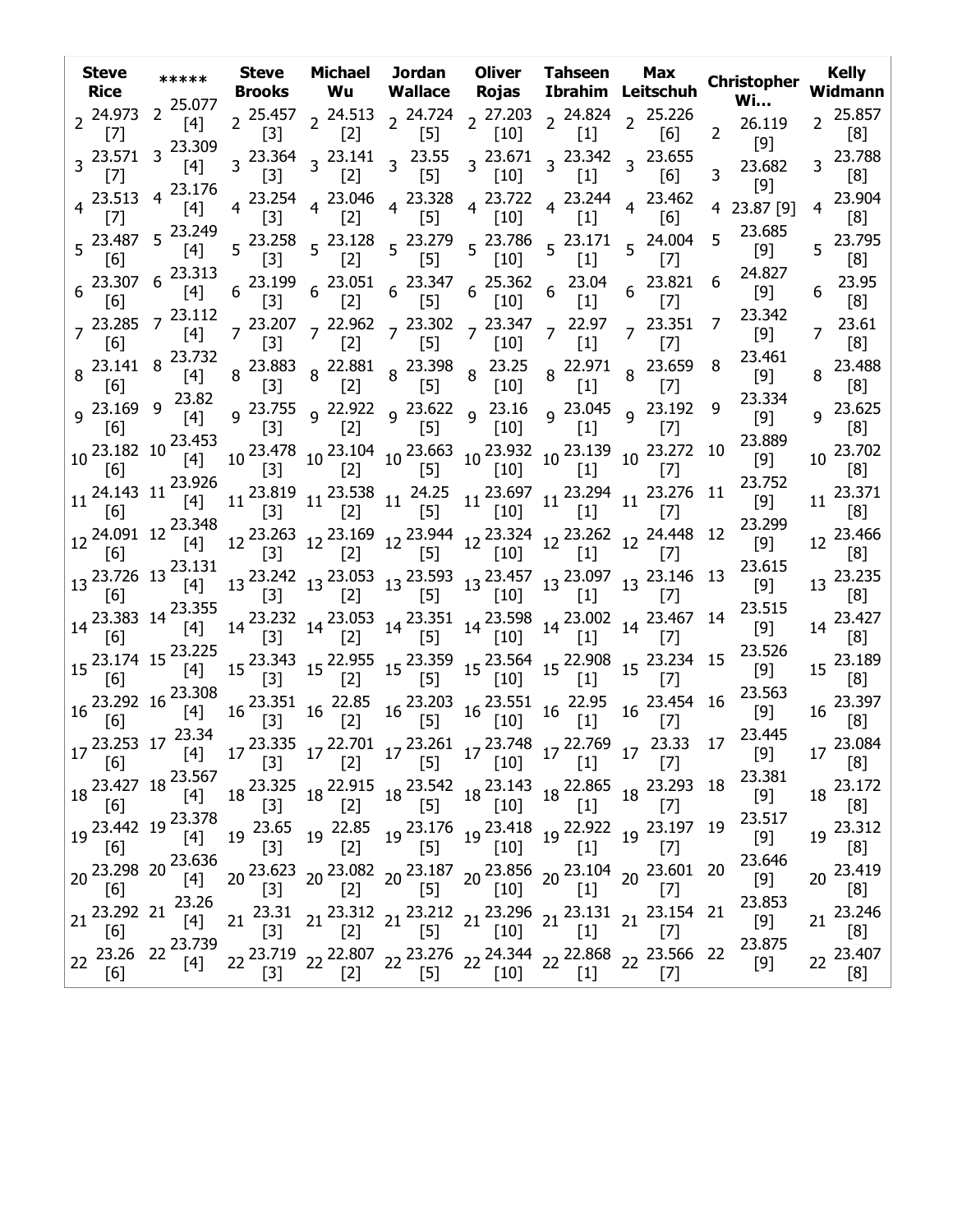| <b>Heat Results</b>                                         |                                                                                                                                             |                                                                                                                                   |                                                                                                                  |                                                                                                                     |                                                                   |  |  |  |  |  |
|-------------------------------------------------------------|---------------------------------------------------------------------------------------------------------------------------------------------|-----------------------------------------------------------------------------------------------------------------------------------|------------------------------------------------------------------------------------------------------------------|---------------------------------------------------------------------------------------------------------------------|-------------------------------------------------------------------|--|--|--|--|--|
| Heat Type:                                                  | 18 Lap Main (Volta)                                                                                                                         |                                                                                                                                   |                                                                                                                  |                                                                                                                     |                                                                   |  |  |  |  |  |
| <b>Min By:</b>                                              | <b>Position</b>                                                                                                                             |                                                                                                                                   |                                                                                                                  |                                                                                                                     |                                                                   |  |  |  |  |  |
| Date:                                                       | 8/4/2012 12:50 PM                                                                                                                           |                                                                                                                                   |                                                                                                                  |                                                                                                                     |                                                                   |  |  |  |  |  |
| <b>Winnipeg</b>                                             | <b>Marcelo Bravo</b>                                                                                                                        |                                                                                                                                   |                                                                                                                  |                                                                                                                     |                                                                   |  |  |  |  |  |
|                                                             |                                                                                                                                             | Racer:<br>Marcelo Bravo<br>22.907                                                                                                 | # of Laps:<br>22                                                                                                 | <b>Gap from Leader:</b>                                                                                             | Avg. Lap:<br>26.43                                                |  |  |  |  |  |
|                                                             | <b>Heat Winner:</b>                                                                                                                         | 6659                                                                                                                              | This Round                                                                                                       | 70                                                                                                                  |                                                                   |  |  |  |  |  |
|                                                             |                                                                                                                                             | <b>Racer:</b><br><b>Brent Talley</b>                                                                                              |                                                                                                                  |                                                                                                                     |                                                                   |  |  |  |  |  |
|                                                             |                                                                                                                                             | 23.204                                                                                                                            | # of Laps:<br>22                                                                                                 | Gap from Leader,<br>7433.000                                                                                        | Avg. Lap:<br>26.912                                               |  |  |  |  |  |
|                                                             | <b>2nd Place:</b>                                                                                                                           | 2851                                                                                                                              | <b>This Round</b>                                                                                                | 56                                                                                                                  |                                                                   |  |  |  |  |  |
|                                                             |                                                                                                                                             | Racer:<br>Marco Restivo                                                                                                           |                                                                                                                  |                                                                                                                     |                                                                   |  |  |  |  |  |
|                                                             |                                                                                                                                             | 23.375                                                                                                                            | # of Laps:<br>22                                                                                                 | Gap from Leader:<br>13841.000                                                                                       | Avg. Lap:<br>26.728                                               |  |  |  |  |  |
|                                                             | Place:                                                                                                                                      | $=1$ m $/4$<br>SCORE<br>3575                                                                                                      | This Round                                                                                                       | 49                                                                                                                  |                                                                   |  |  |  |  |  |
| Position                                                    | Racer                                                                                                                                       | Best Lap                                                                                                                          | Gap from Leader                                                                                                  | # of Laps                                                                                                           | Average<br><b>RPM</b><br>Lap                                      |  |  |  |  |  |
| $\overline{4}$                                              | Samuel Kutscha                                                                                                                              | 23.465                                                                                                                            | 17480.000                                                                                                        | 22                                                                                                                  | 26.746 1305                                                       |  |  |  |  |  |
| 5                                                           | John Labay                                                                                                                                  | 23.523                                                                                                                            | 17989.000                                                                                                        | 22                                                                                                                  | 27.071 1881                                                       |  |  |  |  |  |
| 6                                                           | Sean McKnight                                                                                                                               | 23.609                                                                                                                            | 20776.000                                                                                                        | 22                                                                                                                  | 26.687<br> 1300                                                   |  |  |  |  |  |
| $\overline{7}$                                              | Patrick Ferro                                                                                                                               | 23.638                                                                                                                            | 21586.000                                                                                                        | 22                                                                                                                  | 26.311 1814                                                       |  |  |  |  |  |
| 8                                                           | Alexander Cumm                                                                                                                              | 23.57                                                                                                                             | 22344.000                                                                                                        | 22                                                                                                                  | 2987<br>24.67                                                     |  |  |  |  |  |
| 9                                                           | Jeffrey Jenkins                                                                                                                             | 23.544                                                                                                                            | 1L                                                                                                               | 21                                                                                                                  | 1292<br>26.83                                                     |  |  |  |  |  |
| 10                                                          | Robert Orr                                                                                                                                  | 23.666                                                                                                                            | 1L                                                                                                               | 21                                                                                                                  | 27.067 2331                                                       |  |  |  |  |  |
| <b>Jeffrey</b><br><b>Jenkins</b><br>73.922<br>1<br>$^{[7]}$ | Lap Thass by Racer<br><b>Brent</b><br><b>Marcelo</b><br><b>Talley</b><br><b>Bravo</b><br>93.706<br>96.184<br>$\mathbf{1}$<br>$[2]$<br>$[1]$ | <b>Alexander</b><br><b>Marco</b><br><b>Restivo</b><br>Cumm<br>35.996<br>87.385<br>$\mathbf{1}$<br>$\mathbf{1}$<br>$[10]$<br>$[4]$ | <b>Robert</b><br><b>John</b><br>Orr<br>Labay<br>90.287<br>77.296<br>$\mathbf{1}$<br>$\mathbf{1}$<br>$[3]$<br>[8] | <b>Patrick</b><br><b>Sean</b><br><b>McKnight</b><br><b>Ferro</b><br>72.299<br>80.29<br>$\mathbf{1}$<br>$[9]$<br>[6] | <b>Samuel</b><br><b>Kutscha</b><br>84.35<br>$\mathbf{1}$<br>$[5]$ |  |  |  |  |  |